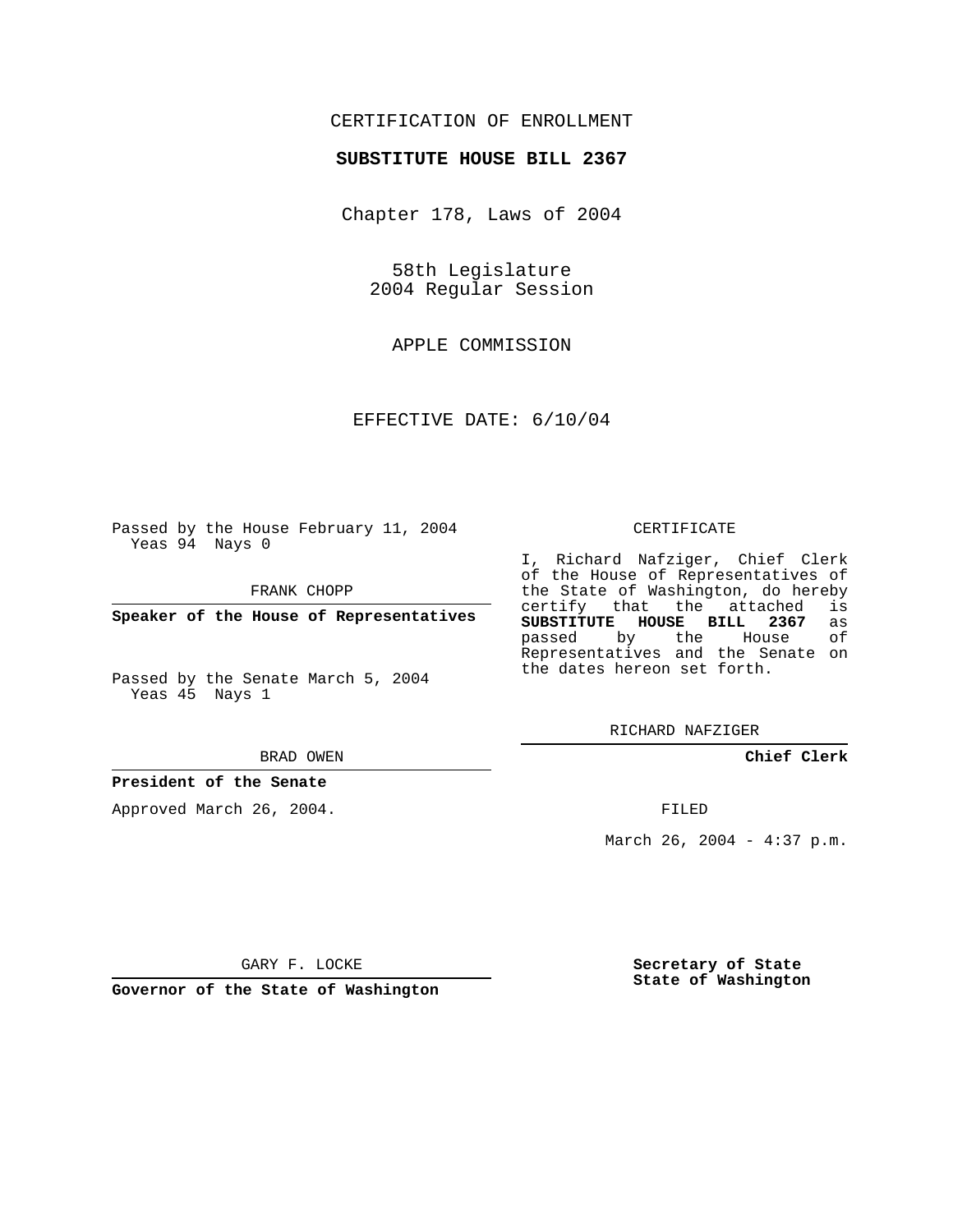# **SUBSTITUTE HOUSE BILL 2367** \_\_\_\_\_\_\_\_\_\_\_\_\_\_\_\_\_\_\_\_\_\_\_\_\_\_\_\_\_\_\_\_\_\_\_\_\_\_\_\_\_\_\_\_\_

\_\_\_\_\_\_\_\_\_\_\_\_\_\_\_\_\_\_\_\_\_\_\_\_\_\_\_\_\_\_\_\_\_\_\_\_\_\_\_\_\_\_\_\_\_

Passed Legislature - 2004 Regular Session

## **State of Washington 58th Legislature 2004 Regular Session**

**By** House Committee on Agriculture & Natural Resources (originally sponsored by Representatives Linville, Schoesler, Campbell, McDonald, Delvin, Sullivan, Hunt, Moeller, McDermott, Kenney and Morrell; by request of Department of Agriculture)

READ FIRST TIME 02/06/04.

 AN ACT Relating to the Washington apple commission; amending RCW 15.24.020, 15.24.030, 15.24.040, 15.24.050, 15.24.070, 15.24.090, 15.24.100, 15.24.110, 15.24.160, and 15.24.190; adding new sections to chapter 15.24 RCW; and creating a new section.

5 BE IT ENACTED BY THE LEGISLATURE OF THE STATE OF WASHINGTON:

 NEW SECTION. **Sec. 1.** The commission exists primarily for the benefit of the people of the state of Washington and its economy. The legislature hereby charges the commission, with oversight by the director, to speak on behalf of the Washington state government with regard to apples and apple-related issues.

11 **Sec. 2.** RCW 15.24.020 and 2002 c 313 s 116 are each amended to 12 read as follows:

 There is hereby created a Washington apple commission to be thus known and designated. The commission shall be composed of nine 15 practical apple producers and four practical apple dealers. ((The director shall be an ex officio member of the commission without 17 vote.)) In addition, the director shall be a full voting member of the commission and may in his or her place appoint any other employee of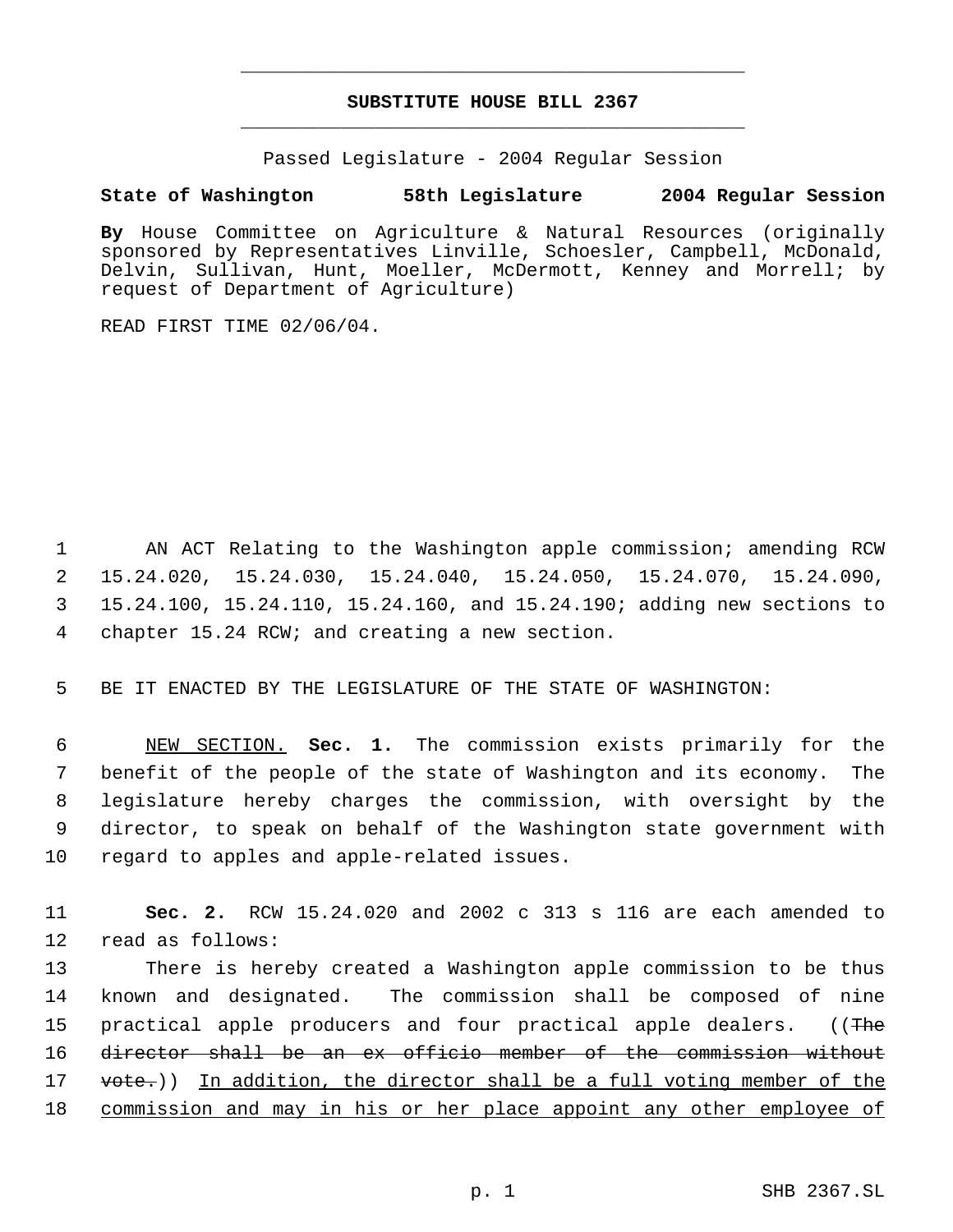the department of agriculture as a designee to attend commission meetings and otherwise represent the director and exercise the director's vote.

 The nine producer members shall be citizens and residents of this state, over the age of twenty-five years, each of whom, either individually or as an executive officer of a corporation, firm or partnership, is and has been actually engaged in growing and producing apples within the state of Washington for a period of five years, currently operates a commercial producing orchard in the district represented, and has during that period derived a substantial portion 11 of his or her income therefrom((: PROVIDED, That he or she may own and 12 operate an apple warehouse and pack and store apples grown by others, without being disqualified, so long as a substantial quantity of the 14 apples handled in such warehouse are grown by him or her; and he or she 15 may sell apples grown by himself, herself, and others so long as he or 16 she does not sell a larger quantity of apples grown by others than 17 those grown by himself or herself)). The four dealer members shall be persons who, either individually or as executive officers of a corporation, firm, partnership, association, or cooperative organization, are and have been actively engaged as dealers in apples within the state of Washington for a period of five years, and are citizens and residents of this state, and are engaged as apple dealers in the district represented. The qualifications of members of the commission as herein set forth must continue during their term of 25 office. A person who meets the qualifications of both a producer and a dealer as set forth in this section may serve as either a producer member or a dealer member.

 **Sec. 3.** RCW 15.24.030 and 1989 c 354 s 55 are each amended to read as follows:

 Thirteen persons, not including the director or the director's representative, with the qualifications stated in RCW 15.24.020 shall 32 be ((elected)) members of ((said)) the commission. ((Four of the 33 grower members, being positions one, two, three and four, shall be from grower district No. 1, at least one of whom shall be a resident of and engaged in growing and producing apples in Okanogan county; four of the grower members, being positions five, six, seven and eight, from grower 37 district No. 2; and one grower member, being position nine from grower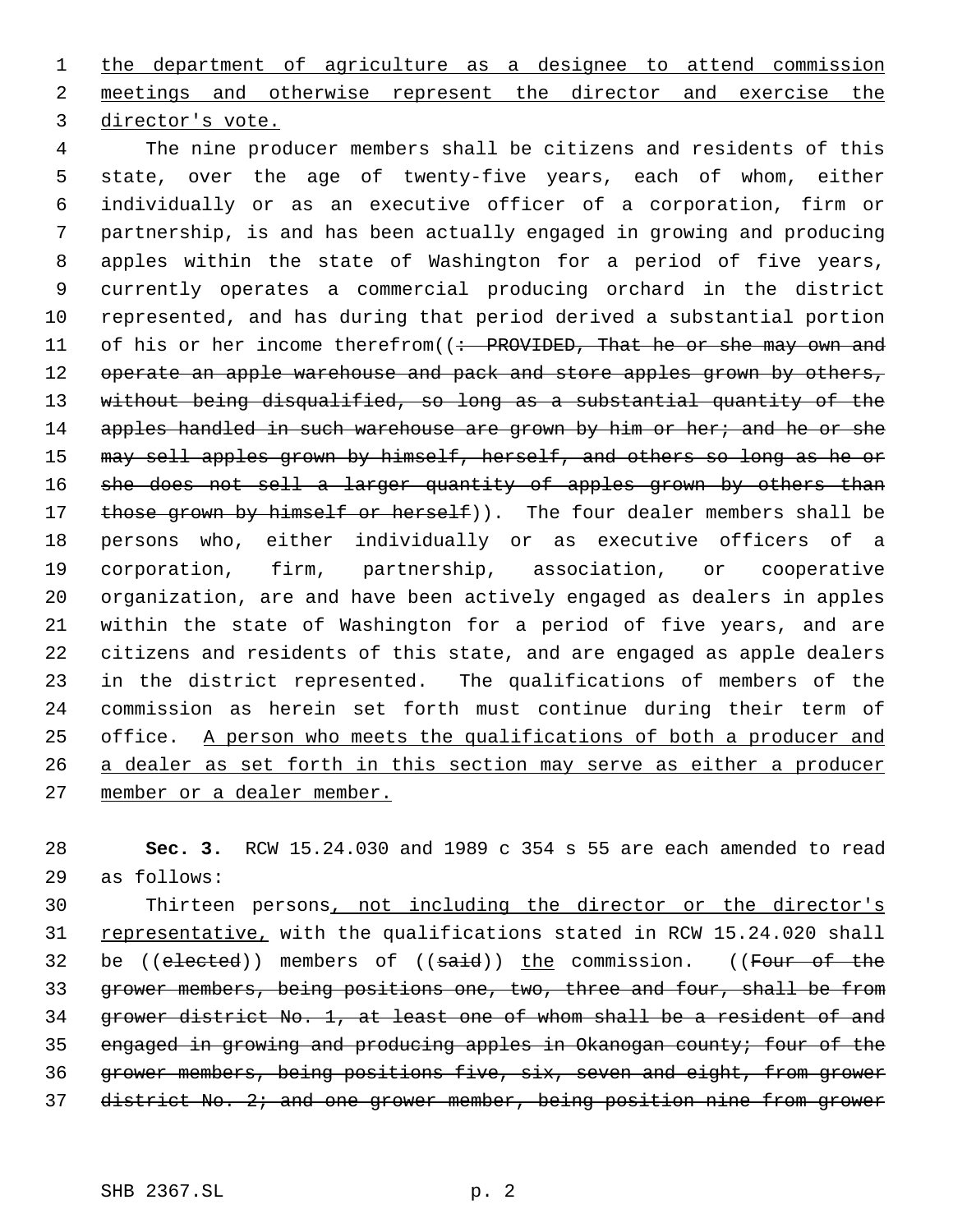1 district No. 3. Two of the dealer members, being positions ten and 2 eleven, shall be from dealer district No. 1; and two of the dealer members, being positions twelve and thirteen, shall be from dealer district No. 2.

 The commission shall have authority in its discretion to establish by regulation one or more subdivisions of grower district No. 1 and one or more subdivisions of grower district No. 2; provided that each of 8 the same includes a substantial apple producing district or districts, and provided the same does not result in an unfair or unequitable voting situation or an unfair or unequitable representation of apple growers on said commission. In such event each of said subdivisions 12 shall be entitled to be represented by one of the said grower members 13 of the commission, who shall be elected by vote of the qualified apple growers in said subdivision of said district, and who shall be a resident of and engaged in growing and producing apples in said 16 subdivision.)) Nine of the members shall be producer members, and four 17 shall be dealer members. The number of producer members to be appointed from each grower district shall be determined in accordance with the relative acreages of planted commercial apple orchards within 20 the various districts as of July 1, 2003, according to the most recent census of acreages published by the United States department of agriculture, agricultural statistics service. The number of producer 23 members to be appointed from each of the grower districts shall be 24 subject to readjustment every ten years thereafter in accordance with the then most recent census of acreages of planted commercial apple orchards published by the United States department of agriculture, 27 agricultural statistics service. In the event the information from the United States department of agriculture's agricultural statistics service is not published with respect to the specifically defined districts, the commission shall adopt rules to establish equitable apportionment based on the available information. However, at all times at least two producer members shall be from district 1, one of 33 which shall be from Okanogan county; district 2 shall never have fewer than two producer members; and district 3 shall never have fewer than one producer member. The commission shall adopt rules to effect the efficient transition of reapportioned positions.

 The regular term of office of the members of the commission shall 38 be three years from March 1 following their ((election)) appointment by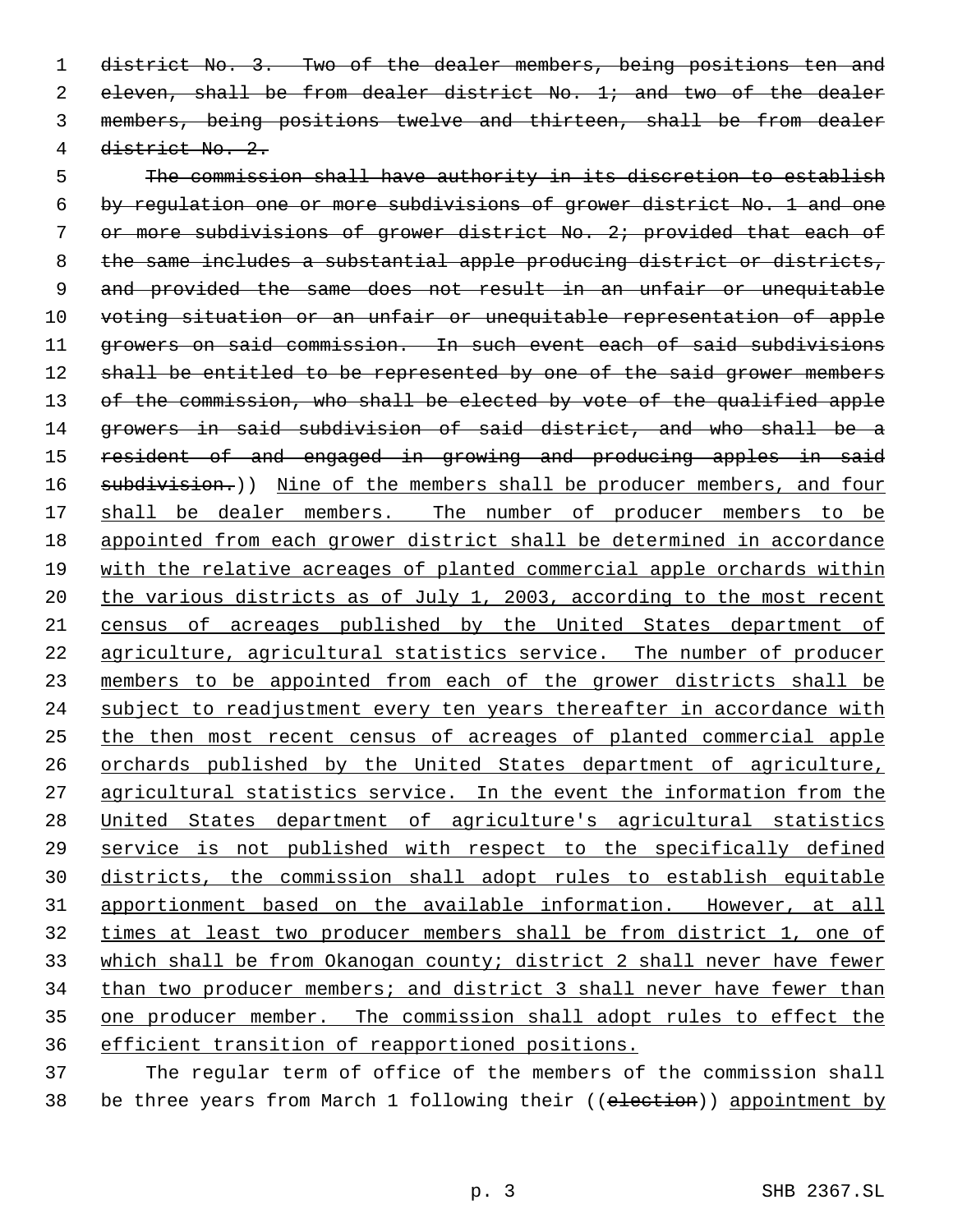1 the director and until their successors are ((elected and qualified)) 2 appointed. The commission shall hold its annual meeting during the 3 month of March each year ((for the purpose of electing officers and the 4 transaction of other business)) and shall hold such other meetings 5 during the year as it shall determine. The first commission meeting that takes place after the effective date of this act shall be held in Wenatchee, and subsequent commission meetings shall alternate between Yakima and Wenatchee.

 NEW SECTION. **Sec. 4.** To accomplish the transition to a commission structure as set forth in RCW 15.24.030, the names of the currently elected commission members shall be forwarded to the director for appointment within thirty days of the effective date of this act for appointment for the remainder of their current terms. Thereafter, the director shall appoint commission members pursuant to the commission structure set forth in RCW 15.24.030 as the current commission member terms expire. As part of the transition, in order to achieve proper representation of producer members relative to planted acreages, as each current producer position expires the director shall appoint a replacement producer member from the district then most underrepresented until the initial balance of representation is achieved. Notwithstanding other provisions of this chapter, nominations for transitioning positions required for underrepresented districts shall be made from the district to be represented by the new commission member. Thereafter, reallocations shall be accomplished as provided in RCW 15.24.030.

 NEW SECTION. **Sec. 5.** (1) The director shall appoint the members of the commission.

 (2) Candidates for positions on the commission shall be nominated to the director in accordance with subsection (3) of this section.

 (3) Not less than sixty days nor more than seventy-five days prior to the commencement of a commission member's term, the commission shall cause an advisory vote to be held for the director-appointed positions. Advisory ballots shall be mailed to all affected producers for producer positions and to affected dealers for dealer positions and shall be returned to the commission not less than thirty days prior to the commencement of the term. The advisory ballot shall be conducted in a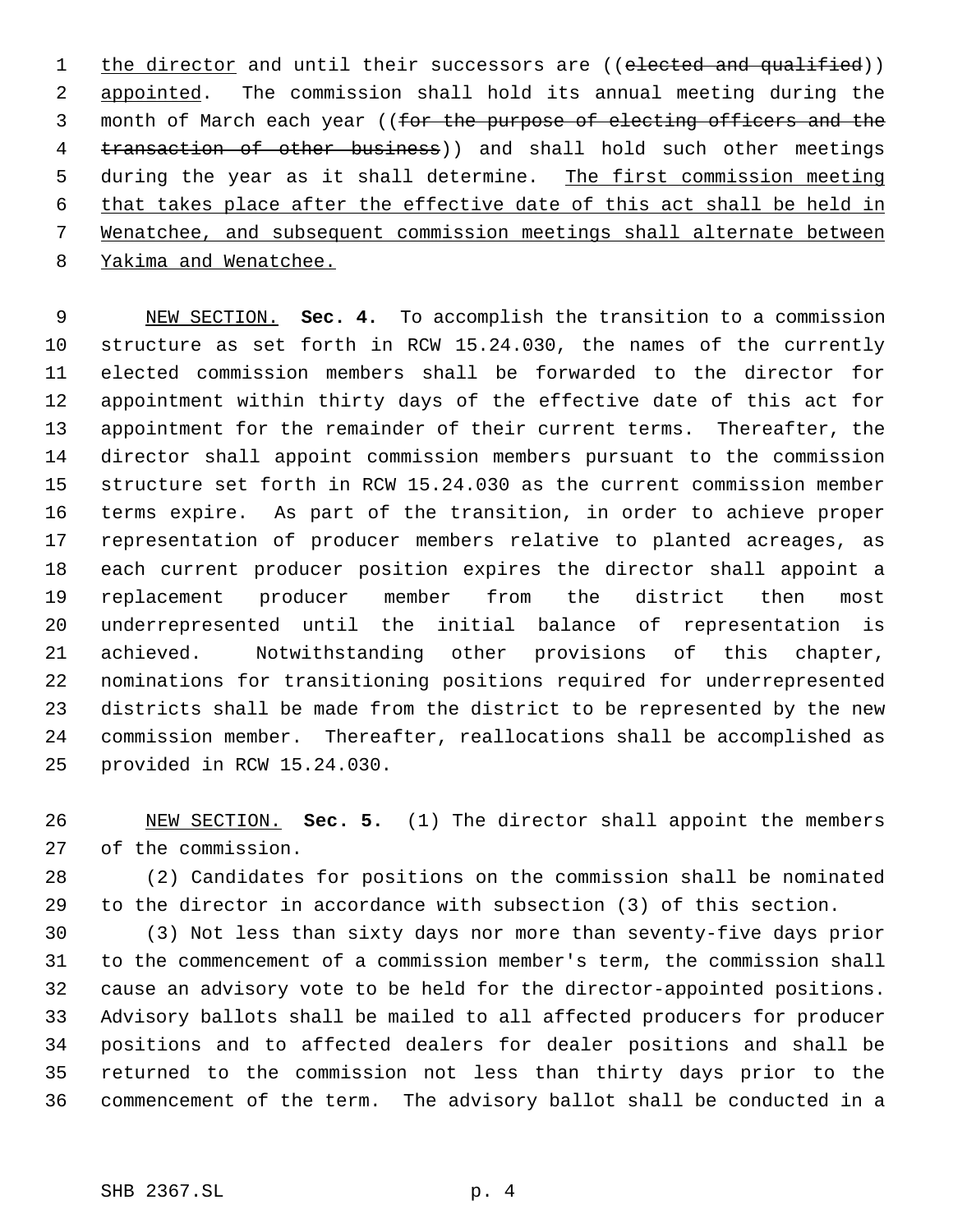manner so that it is a secret ballot. The names of the two candidates receiving the most votes in the advisory vote shall be forwarded to the director for potential appointment to the commission. In the event only two candidates are nominated for a position, an advisory vote need not be held and the candidates' names shall be forwarded to the director for potential appointment. If only one candidate is nominated for a position, the commission shall select a second candidate whose name will be forwarded to the director.

 (4) Any candidate whose name is forwarded to the director for potential appointment shall submit to the director a letter stating why he or she wishes to be appointed to the commission. The director may select either person for the position or may reject both nominees and request a new advisory vote with nominees selected by the commission 14 and, if desired, by the director.

 **Sec. 6.** RCW 15.24.040 and 2002 c 313 s 117 are each amended to read as follows:

 The commission shall call a meeting of apple growers, and meetings of apple dealers in dealer district No. 1 and dealer district No. 2 for 19 the purpose of nominating to the advisory ballot for nomination to the 20 director their respective members of the commission, when a term is about to expire, or when a vacancy exists, except as provided in RCW 15.24.050, as amended, at times and places to be fixed by the commission. The meetings shall be held not later than February 15th of each year and insofar as practicable, the meetings of the growers shall be held at the same time and place as the annual meeting of the Washington state horticultural association, or the annual meeting of any other producer organization which represents a majority of the state's apple producers, as determined by the commission, but not while the same is in actual session. Public notice of such meetings shall be given by the commission in such manner as it may determine: PROVIDED, That nonreceipt of the notice by any interested person shall not invalidate the proceedings. Any qualified person may be nominated orally for such positions at the respective meetings. Nominations may also be made within five days after any such meeting by written 35 petition filed in the ((Wenatchee)) office of the commission, signed by not less than five apple growers or dealers, as the case may be,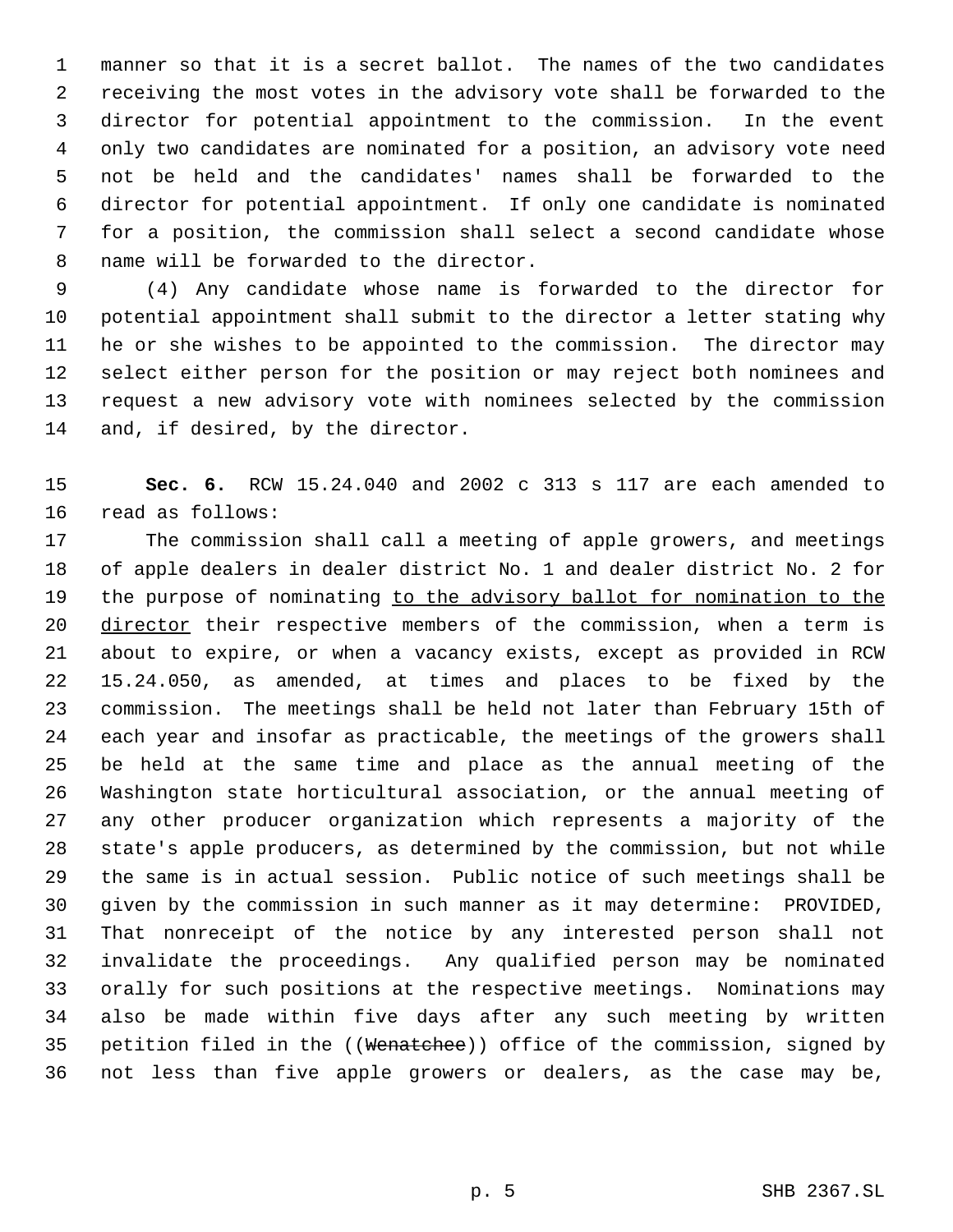1 residing within the district or within the subdivision if the 2 nomination is made from a subdivision.

 3 ((The members of the commission shall be elected by secret mail 4 ballot under the supervision of the director: PROVIDED, That in any 5 case where there is but one nomination for a position, a secret mail 6 ballot shall not be conducted or required and the director shall 7 certify the candidate to be elected. Grower members of)) Nominees to 8 be forwarded to the director for appointment to producer positions on 9 the commission shall be ((elected)) selected by a majority of the votes 10 cast by the apple growers in the respective districts ((or subdivisions 11 thereof, as the case may be,  $)$ . Each grower who operates a commercial 12 producing apple orchard within the district ((or subdivision)) being 13 represented, whether an individual proprietor, partnership, joint 14 venture, or corporation, ((being)) is entitled to one vote. As to bona 15 fide leased or rented orchards, only the lessee-operator, if otherwise 16 qualified, shall be entitled to vote. An individual commercial orchard 17 operator, if otherwise qualified, shall be entitled to vote as such, 18 even though he or she is also a member of a partnership or corporation 19 which votes for other apple acreage. ((Dealer members of)) Nominees to 20 be forwarded to the director for appointment to dealer positions on the 21 commission shall be ((elected)) selected by a majority of the votes 22 cast by the apple dealers in the respective districts, each dealer 23 being entitled to one vote. ((If a nominee does not receive a majority 24 of the votes on the first ballot, a run-off election shall be held by 25 mail in a similar manner between the two candidates for such position 26 receiving the largest number of votes.))

27 **Sec. 7.** RCW 15.24.050 and 2002 c 313 s 118 are each amended to 28 read as follows:

29 In the event a position becomes vacant due to resignation, 30 disqualification, death, or for any other reason, such position ((until 31 the next annual meeting)) shall be filled ((by vote of)) for the 32 balance of the unexpired term by appointment by the director from at 33 least two nominees submitted by the remaining members of the 34 commission. ((At such annual meeting a commissioner shall be elected 35 to fill the balance of the unexpired term.))

36 A majority of the voting members shall constitute a quorum for the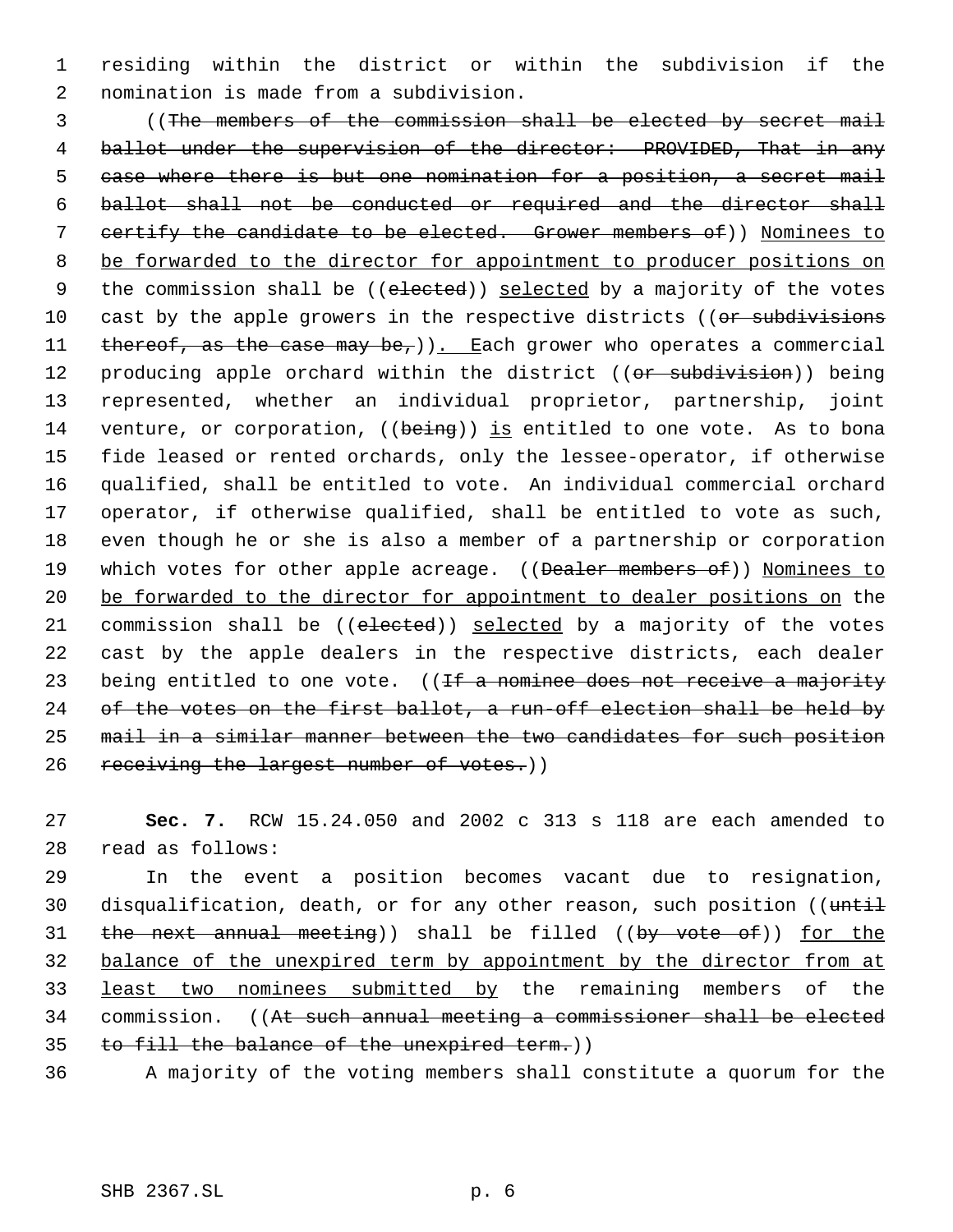transaction of all business and the carrying out of the duties of the commission.

 Each member of the commission shall be compensated in accordance with RCW 43.03.230 and shall be reimbursed for actual travel expenses incurred in carrying out the provisions of this chapter. Employees of the commission may also be reimbursed for actual travel expenses when on official commission business.

 NEW SECTION. **Sec. 8.** (1) The commission shall develop and submit to the director for approval any plans, programs, and projects concerning the following:

 (a) The establishment, issuance, effectuation, and administration of appropriate programs or projects within the commission's powers and duties;

 (b) The establishment and effectuation of market research projects, market development projects, or both to the end that the marketing and utilization of apples may be encouraged, expanded, improved, or made more efficient; and

 (c) The establishment and effectuation of, and/or support of industry organizations work regarding, market access project and programs, trade banner work and industry organization support.

 (2) The director shall review the commission's programs to ensure that they properly benefit the people of the state of Washington and its economy and properly speak the message of the state.

 (3) The commission, prior to the beginning of its fiscal year, shall prepare and submit to the director for approval its project and program plans and its budget on a fiscal period basis.

 (4) The director shall strive to review and make a determination of all submissions described in this section in a timely manner.

 **Sec. 9.** RCW 15.24.070 and 2002 c 313 s 119 are each amended to read as follows:

31 The Washington apple commission is hereby declared and created ( $(a - b)$ 32 corporate body)) an agency of the Washington state government. The powers and duties of the commission shall include the following:

 (1) To elect a chair and such other officers as it deems advisable; and to adopt, rescind, and amend rules and orders for the exercise of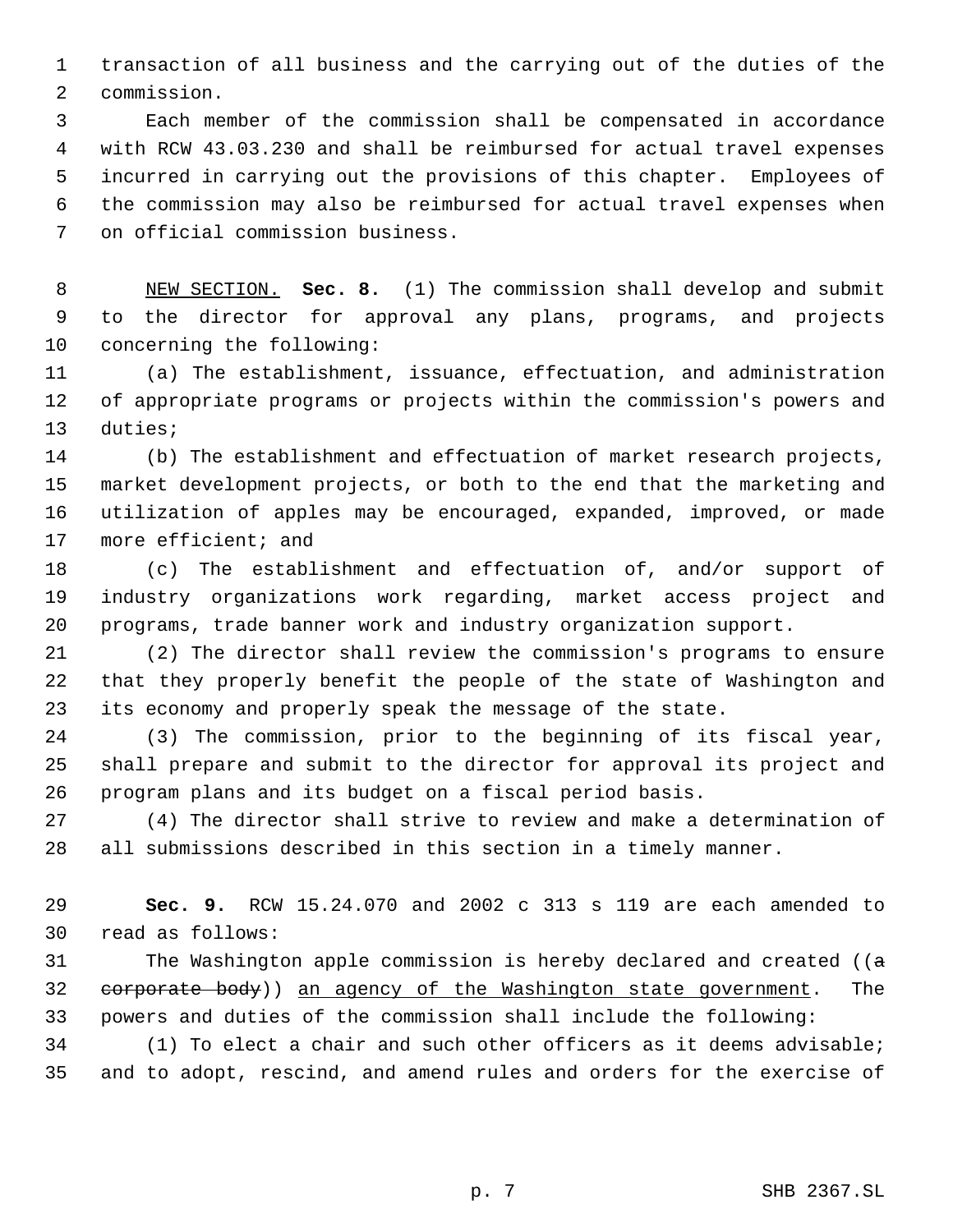its powers under this chapter, which shall have the force and effect of the law when not inconsistent with existing laws;

 (2) To administer and enforce the provisions of this chapter, and do all things reasonably necessary to effectuate the purposes of this chapter;

 (3) To employ and at its pleasure discharge a manager, secretary, agents, attorneys, and employees as it deems necessary, and to prescribe their duties and powers and fix their compensation;

 (4) To establish offices and incur expense and enter into contracts and to create such liabilities as may be reasonable for the proper administration and enforcement of this chapter. Expenses may include reasonable, prudent use of promotional hosting to benefit the purposes 13 of this chapter;

(5) To investigate and prosecute violations of this chapter;

 (6) To conduct scientific research to develop and discover the health, food, therapeutic, and dietetic value of apples and apple products;

 (7) To keep accurate record of all of its dealings, which shall be open to inspection and audit by the state auditor;

20 (8) To sue and be sued( $(\tau$  adopt a corporate seal,)) and have all of 21 the powers of  $((a$  corporation)) an agency;

 (9) To expend funds for commodity-related education, training, and leadership programs as the commission deems expedient;

(10) To borrow money and incur indebtedness;

 (11) To accept gifts, grants, conveyances, bequests, and devises, of real or personal property, or both, in trust or otherwise, and sell, lease, exchange, invest, or expend these donations or the proceeds, 28 rents, profits, and income from the donations on any appropriate activity of the commission except as limited by the donor's terms. The commission shall adopt rules to govern and protect the receipt and expenditure of the proceeds, rents, profits, and income of all such gifts, grants, conveyances, bequests, and devises. The authority to make expenditures granted by this subsection includes the authority to make expenditures to provide scholarships or financial assistance to persons as defined in RCW 1.16.080 or entities associated with the apple industry, but is not limited to the authority to make expenditures for such a purpose;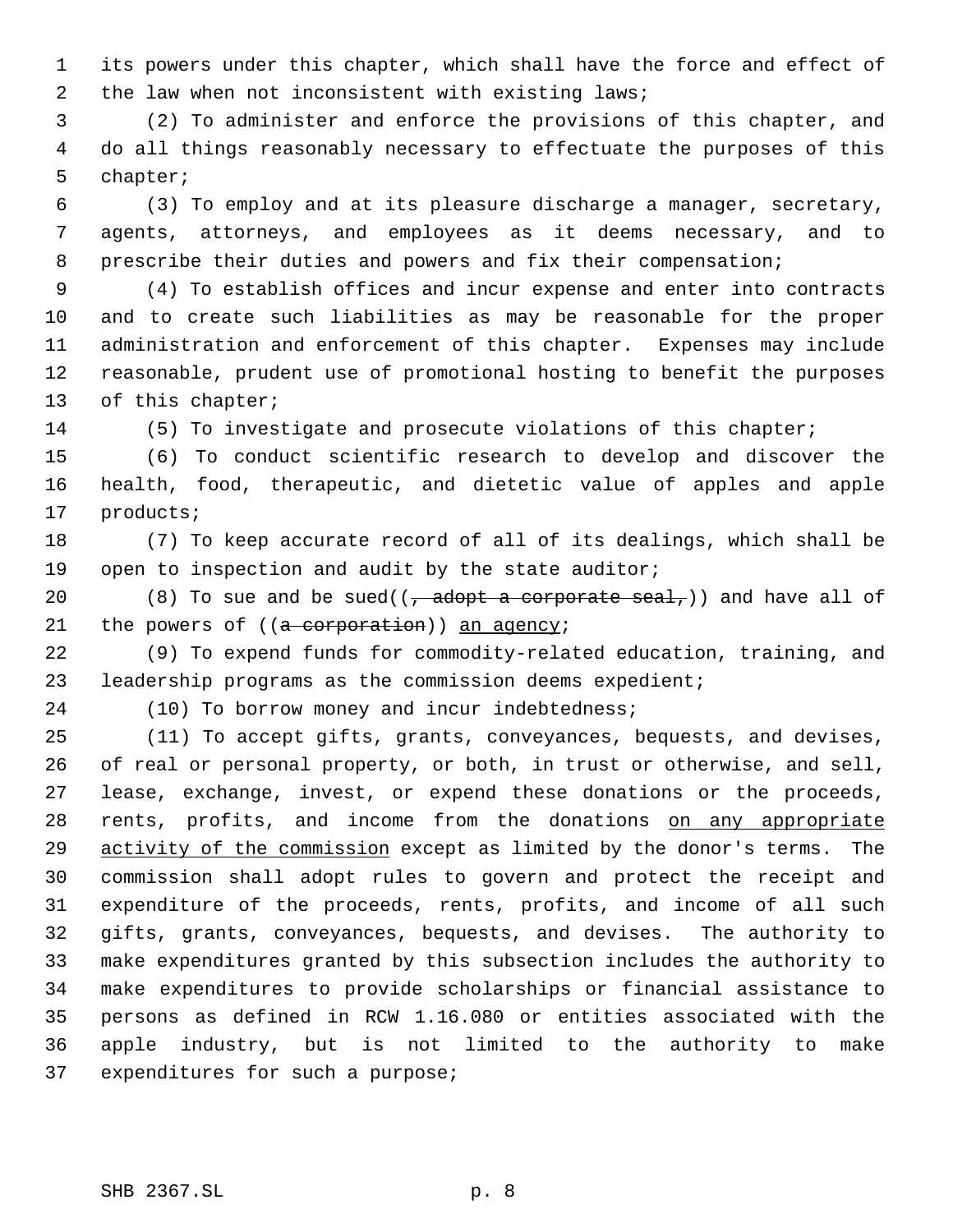(12) To engage in appropriate fund-raising activities for the purpose of supporting the activities of the commission authorized by 3 this chapter; ((and))

 (13) To retain, discharge, or contract with, at its pleasure, accountants, marketing agencies, and other professional consultants as necessary, under procedures for hiring, discharging, and review as 7 adopted by the commission;

 (14) To maintain, protect, acquire, or own intellectual property 9 rights, including without limitation, licenses, trademarks, copyrights, artwork, or patents and to sell or license any or all of such rights and collect royalties therefrom and from commission-funded research related to apples;

 (15) To apply for and administer federal market access programs and/or similar programs or projects and provide matching funds as may 15 be necessary;

 (16) With oversight by the director, provide funding and support to 17 <u>organizations providing general support and leadership to and</u> representation of the apple industry;

 (17) With oversight by the director, to speak on behalf of the Washington state government on a nonexclusive basis with regard to apples and apple-related issues, including but not limited to trade negotiations, market access negotiations, and the like, and to fund 23 industry organizations engaging in such activities;

 (18) To fund, conduct, or otherwise participate in scientific research relating to apples, including without limitation research 26 regarding pests, pesticides, food safety, irrigation, transportation, and environmental stewardship;

 (19) To provide services relating to the production, promotion, sale and/or distribution of Washington apples on a fee-for-services basis. However, (a) the product of such services shall belong to the funding party, and (b) the fees for such services shall include a reasonable charge for the commission's overhead expenses as determined 33 by the commission; and

 (20) To gather, maintain, and distribute data relating to the production, processing, shipment, and sales of apples, in connection with its ordinary operations and collection of assessments and particularly in connection with services provided on a fee for service basis.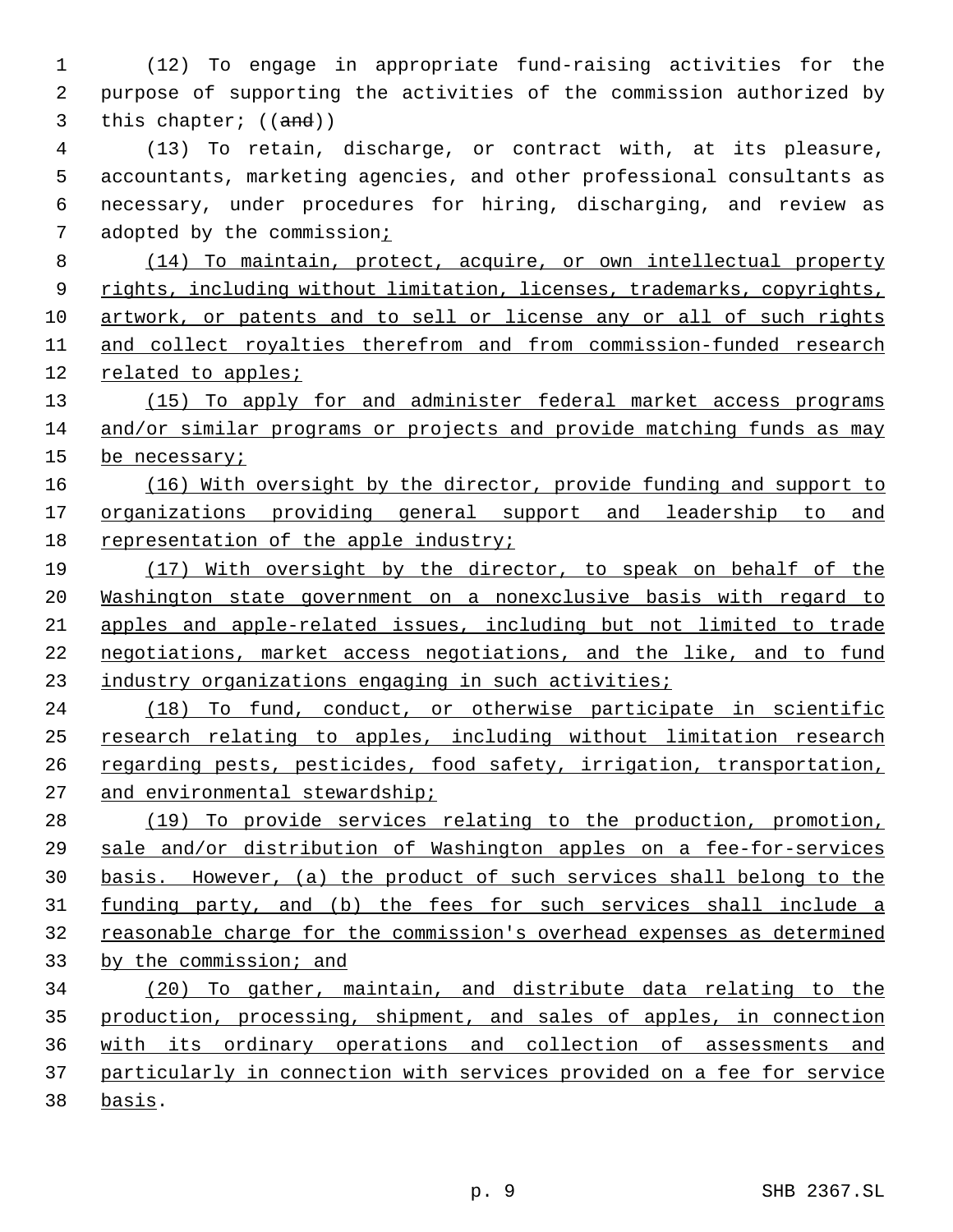**Sec. 10.** RCW 15.24.090 and 2002 c 313 s 122 are each amended to read as follows:

 If it appears from investigation by the director and the commission that the revenue from the assessment levied on fresh apples under this chapter is too high or is inadequate to accomplish the purposes of this 6 chapter, then with the oversight of the director the commission shall adopt a resolution setting forth the necessities of the industry, the 8 extent and probable cost of the required research( $\frac{1}{100}$  market promotion, 9 and advertising)) or other expenditures, the extent of public convenience, interest, and necessity, and probable revenue from the 11 assessment levied.  $((\pm \epsilon))$  With the oversight of the director, and 12 subject to the approval by vote of at least two-thirds for increases, 13 or a majority for decreases, of the producers voting; and approval of voting producers who operate at least two-thirds for increases, or a 15 majority for decreases, of the acreage voted in the same election, the 16 commission shall thereupon decrease or increase the assessment to a sum 17 determined by the commission to be necessary for those purposes ((based upon a rate per one hundred pounds of apples, gross billing weight, 19 shipped in bulk, container, or any style of package or reasonable 20 equivalent net product assessment as determined by the commission)). However, if a different rate is determined for any specific variety or for fresh apples sliced or cut for raw consumption, that different rate must be applied to that variety or those sliced or cut apples. A decrease or an increase becomes effective sixty days after the resolution is adopted or on any other date provided for in the resolution, but shall be first referred by the commission to a referendum mail ballot by the apple growers of this state conducted 28 under the supervision of the director and be approved by  $((a - majority))$ 29 at least two-thirds for increases, or a majority for decreases, of the growers voting on it and also be approved by voting growers who operate ((more than fifty percent)) at least two-thirds for increases, or a 32 majority for decreases, of the acreage voted in the same election. After the mail ballot, if favorable to the increase or decrease, the commission shall nevertheless exercise its independent judgment and discretion as to whether or not to approve the increase or decrease.

 **Sec. 11.** RCW 15.24.100 and 2002 c 313 s 123 are each amended to read as follows: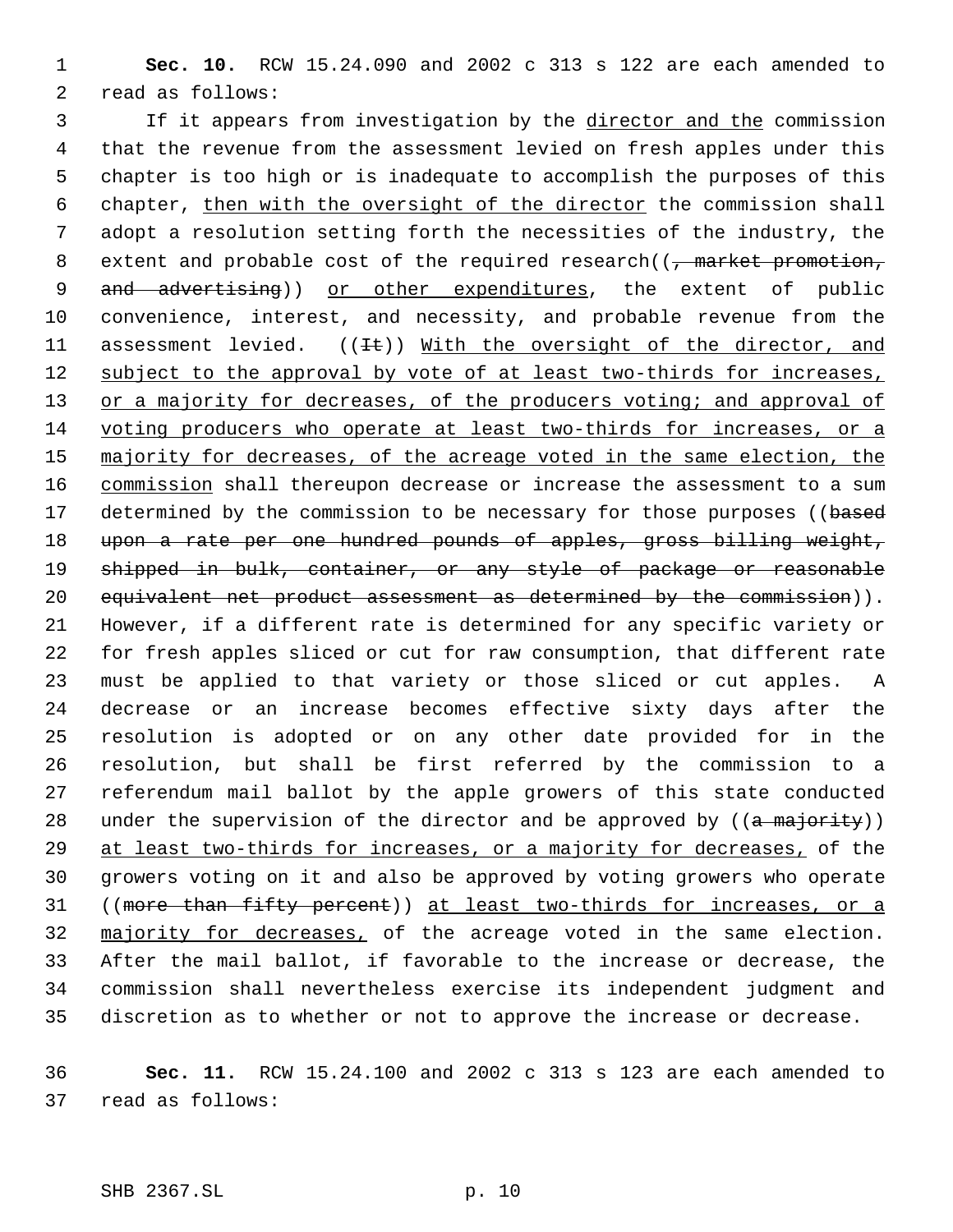(1) Subject to subsection (2) of this section, there is hereby levied upon all fresh apples grown annually in this state, and all apples packed as Washington apples, including fresh sliced, an 4 assessment of ((twelve cents on each one hundred pounds gross billing)) eight and seventy-five one-hundredths cents per one hundred pounds of apples, based on net shipping weight, or reasonable equivalent net 7 product assessment measurement( $(\tau)$ ) as determined by the commission, plus such annual decreases or increases thereof as are imposed pursuant to the provisions of RCW 15.24.090. All moneys collected hereunder shall be expended to effectuate the purpose and objects of this chapter.

 (2) No sooner than five years from the effective date of this 13 section, a petition may be filed with the commission to reduce the assessment authorized in this section to zero. To be valid, the 15 petition must be signed by at least eight percent of all apple growers 16 eligible to vote in commission referendum elections. The petition 17 shall contain the name of a person designated to represent the petitioners.

 (a) Upon receipt of a valid petition, the commission shall prepare a document discussing the substance of the petition. A statement in favor of the petition shall be written by the proponents of the petition. A statement opposing the petition may be written by the 23 commission or an opponent. The document and a notice of public hearing shall be sent to apple growers eligible to vote in commission referendum elections at least twenty days prior to the scheduled public hearings. The commission shall hold public hearings in Yakima and Wenatchee on the petition.

 (b) Following the public hearings, the question of whether to reduce the assessment authorized in this section to zero shall be 30 referred to a referendum mail ballot. The commission shall certify to the director a list of apple growers eligible to vote in commission referendum elections. The referendum shall be conducted and supervised by the director using the certified list. Inadvertent failure to notify an affected grower does not invalidate a referendum.

 (c) The referendum will be approved if a simple majority of apple growers voting in the referendum election vote in favor of the 37 elimination of the assessment. The director will certify the results of the vote.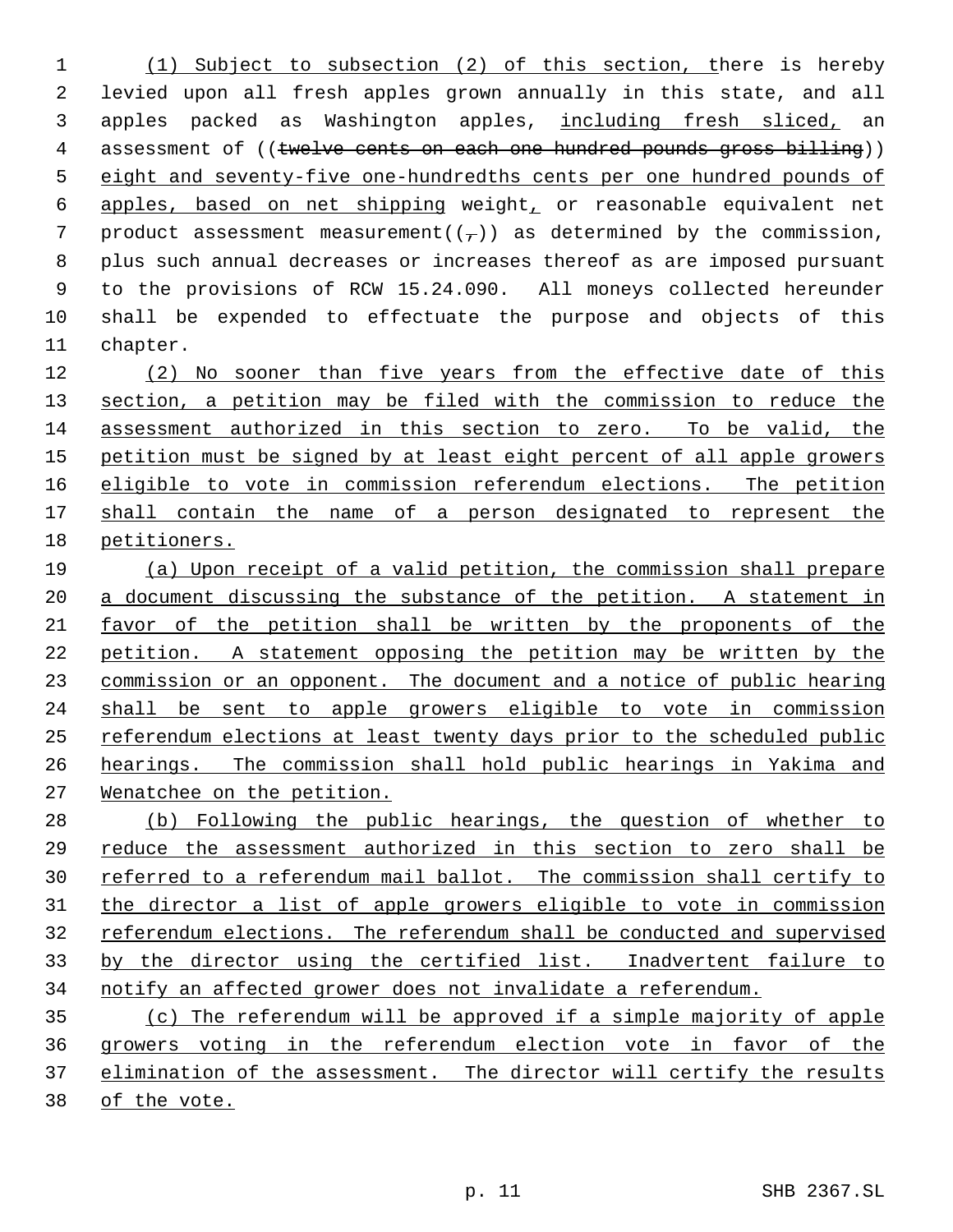(d) The referendum vote shall be binding and may not be overturned by action of the commission or director. If the referendum is approved, the commission shall immediately commence activities to wind 4 down its operations. However, the elimination of the assessment shall not be effective until six months from the date the referendum result is certified by the director. If the referendum fails, neither the commission nor the director will take further action on the petition. (e) The commission is responsible for all its own costs and all the 9 director's costs associated with the hearing, notice, and referendum process. A subsequent petition may not be filed any sooner than five years following the certification of the results of any previously held referendum conducted under this subsection.

 **Sec. 12.** RCW 15.24.110 and 2002 c 313 s 124 are each amended to read as follows:

 The assessments on fresh apples shall be paid, or provision made therefor satisfactory to the commission, prior to shipment, and no fresh apples shall be carried, transported, or shipped by any person or by any carrier, railroad, truck, boat, or other conveyance until the assessment has been paid or provision made therefor satisfactory to the commission.

 The commission shall by rule prescribe the method of collection, and for that purpose may require stamps to be known as "Washington apple stamps" to be purchased from the commission and attached to the containers, invoices, shipping documents, inspection certificates, releases, or receiving receipts or tickets. Rule-making procedures conducted under this section are exempt from the provisions of RCW 43.135.055 when adoption of the rule or rules is determined by a referendum vote of the persons taxed under this chapter.

 The commission may also collect assessments imposed under RCW 15.26.120, and in that event, the commission shall establish and be reimbursed by the Washington tree fruit research commission an amount representing a reasonable approximation of the actual costs to the commission of such collection.

 **Sec. 13.** RCW 15.24.160 and 2002 c 313 s 126 are each amended to read as follows:

To maintain and complement the existing comprehensive regulatory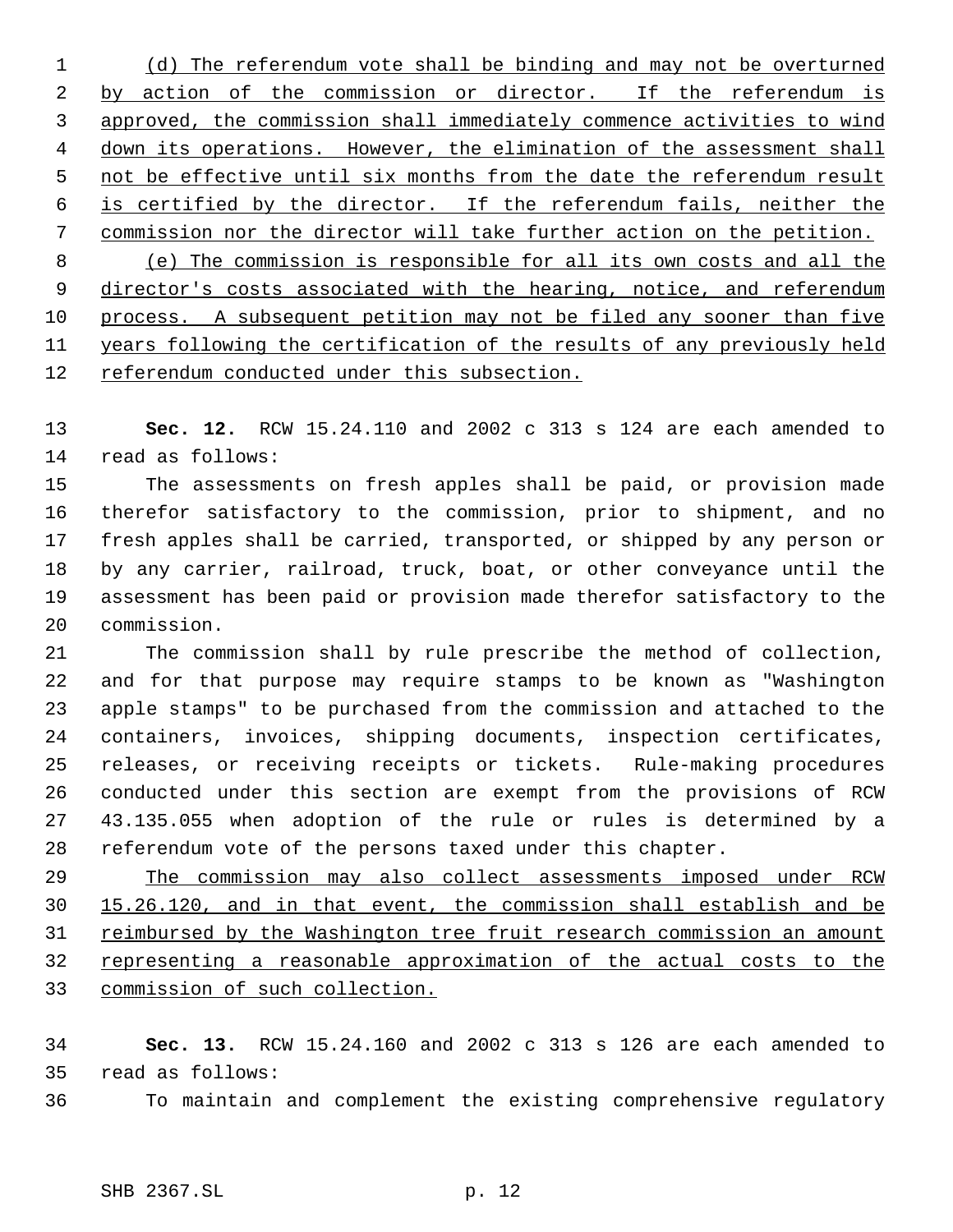scheme, the commission may employ, designate as agent, act in concert with, and enter into contracts with any person, council, or commission, including but not limited to the director, state agencies such as the Washington state fruit commission and its successors, statewide horticultural associations, organizations or associations engaged in tracking the movement and marketing of horticultural products, and organizations or associations of horticultural growers, for the purpose of promoting the general welfare of the apple industry and particularly for the purpose of assisting in the sale and distribution of apples in domestic or foreign commerce, and expend its funds or such portion thereof as it may deem necessary or advisable for such purpose and for the purpose of paying its proportionate share of the cost of any program providing direct or indirect assistance to the sale and distribution of apples in domestic or foreign commerce. For such purposes it may employ and pay for legal counsel and contract and pay 16 for other professional services. ((Neither the state, nor any member, 17 agent, or employee of the commission, is liable for the acts of the 18 commission, or upon its contracts.)) The liability of the state for the 19 acts of the commission, or upon its contracts, shall be limited solely 20 to the assets of the commission. In any civil or criminal action or 21 proceeding for violation of any ((rule of [or] statutory)) statute, 22 including a rule adopted under that statute, or common law against monopolies or combinations in restraint of trade, including any action under chapter 19.86 RCW, proof that the act complained of was done in compliance with the provisions of this chapter, and in furtherance of the purposes and provisions of this chapter, is a complete defense to such an action or proceeding.

 **Sec. 14.** RCW 15.24.190 and 1987 c 393 s 4 are each amended to read as follows:

 Obligations incurred by the commission and any other liabilities or claims against the commission shall be enforced only against the assets 32 of the commission, and, except to the extent of such assets, no liability for the debts or actions of the commission exists against either the state of Washington or any subdivision or instrumentality thereof, or against any member, employee, or agent of the commission in his or her individual capacity. Except as otherwise provided in this chapter, neither the members of the commission nor its employees may be